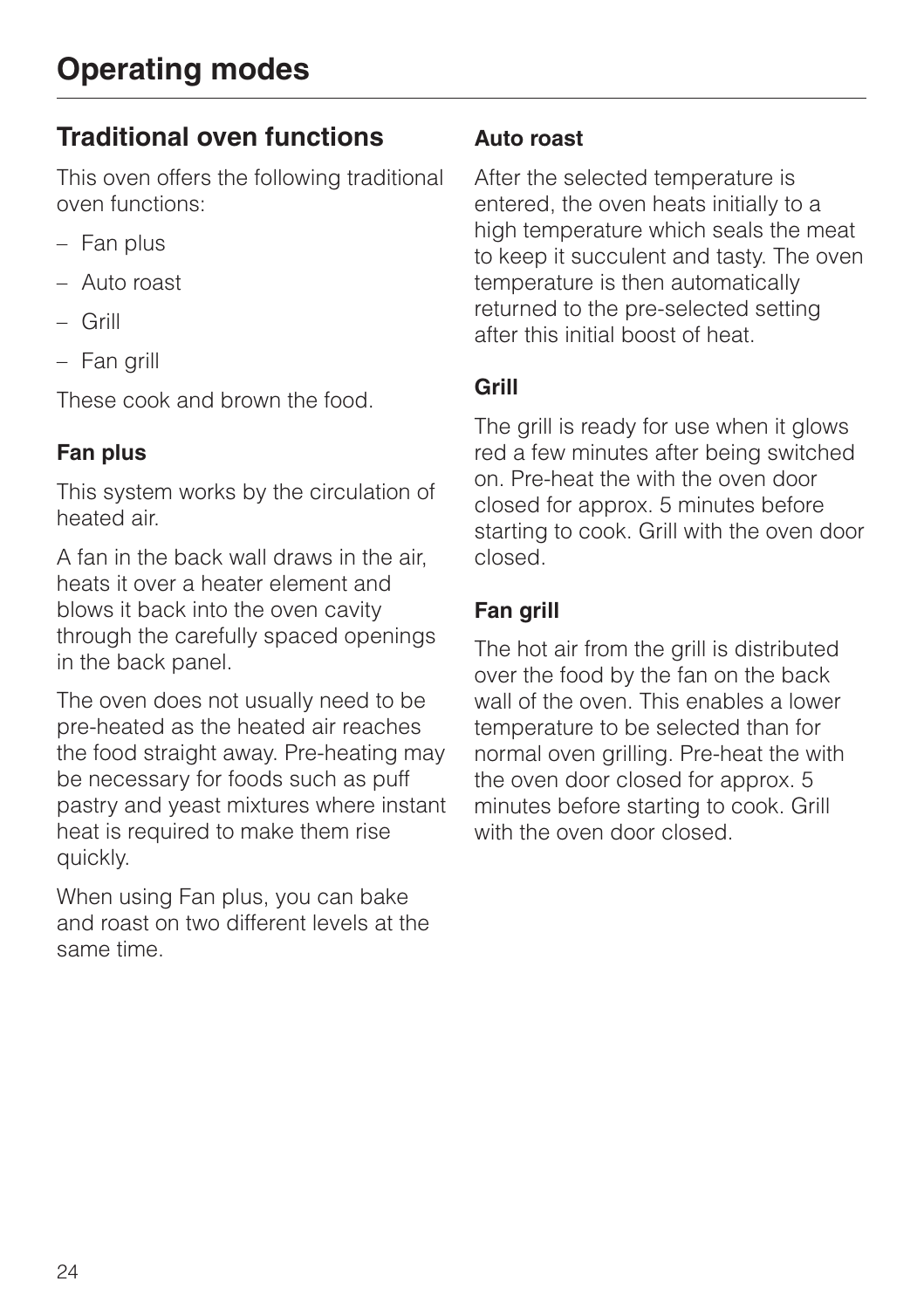## **Combination programmes**

- Microwave + Fan plus
- Microwave + Auto roast
- Microwave + Grill
- Microwave + Fan grill

The combination programmes enable food to be reheated and cooked quickly with even browning results.

The combination programmes enable the grill or the fan setting to be used in conjunction with the microwave facility.

The Microwave + Fan plus combination programme is the most effective because the heat reaches the food to be baked or cooked immediately, giving the greatest savings in both time and energy.

In general when using the combination programmes, you should not set the microwave power level higher than 150 W for baking, and not higher than 450 W for cooking, roasting and grilling.

## **Automatic programmes**

- Defrosting
- Reheating
- Cooking

Food can be cooked, reheated or defrosted using microwave power or combination programmes. Automatic programmes are dependent on weight, i.e. after selecting the appropriate food group, you then enter the weight of the food and the microwave power setting and time will be calculated automatically.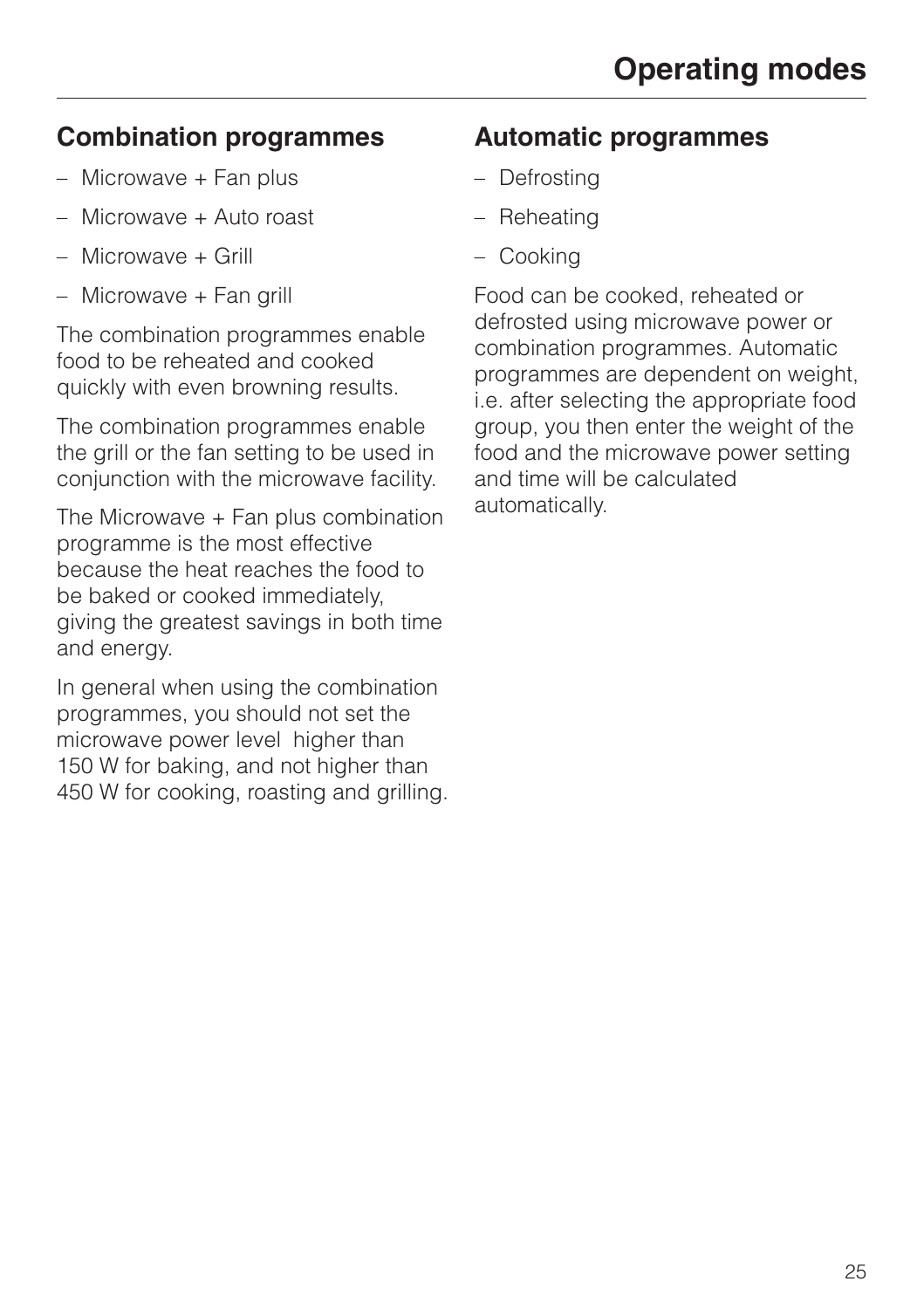# **Operating sequence**

## **Main menu**

The main menu will appear in the display after you have switched the appliance on with the ON/OFF switch.

| LOUICK MW        | ALL FUNCTIONS |
|------------------|---------------|
| <b>MICROWAVE</b> | 'AUTOMATIC    |
| <b>FAN PLUS</b>  | USER PROGS    |
| MICROWAVE+       | SETTINGS N.   |

The main menu contains 8 sub-menus, which are also further sub-divided. The various functions can be selected by using just two controls.

The first three functions in the main menu (Quick MW, Microwave, Fan plus) are suggestions only. You can change the order in which they appear, or replace them with programmes which you use more frequently.

The remaining five sub-menus cannot be altered.

#### **Quick MW**

This programme uses microwave power at 1000 W for one minute. The "settings" for this programme can be altered if wished via the Settings menu.

#### **Microwave**

The parameters for a microwave programme can be pre-set, including the power level, the duration and also the settings for delaying the start.

### **Fan plus**

As soon as this programme is selected the hot air fan can be heard, and the appliance starts heating up using the pre-set temperature of 160°C. The temperature can be changed within a range of 30 to 225°C. The duration and a delay start time can also be programmed in. If you prefer to start the programme manually you can set up the appliance so that the hot air fan does not start up immediately.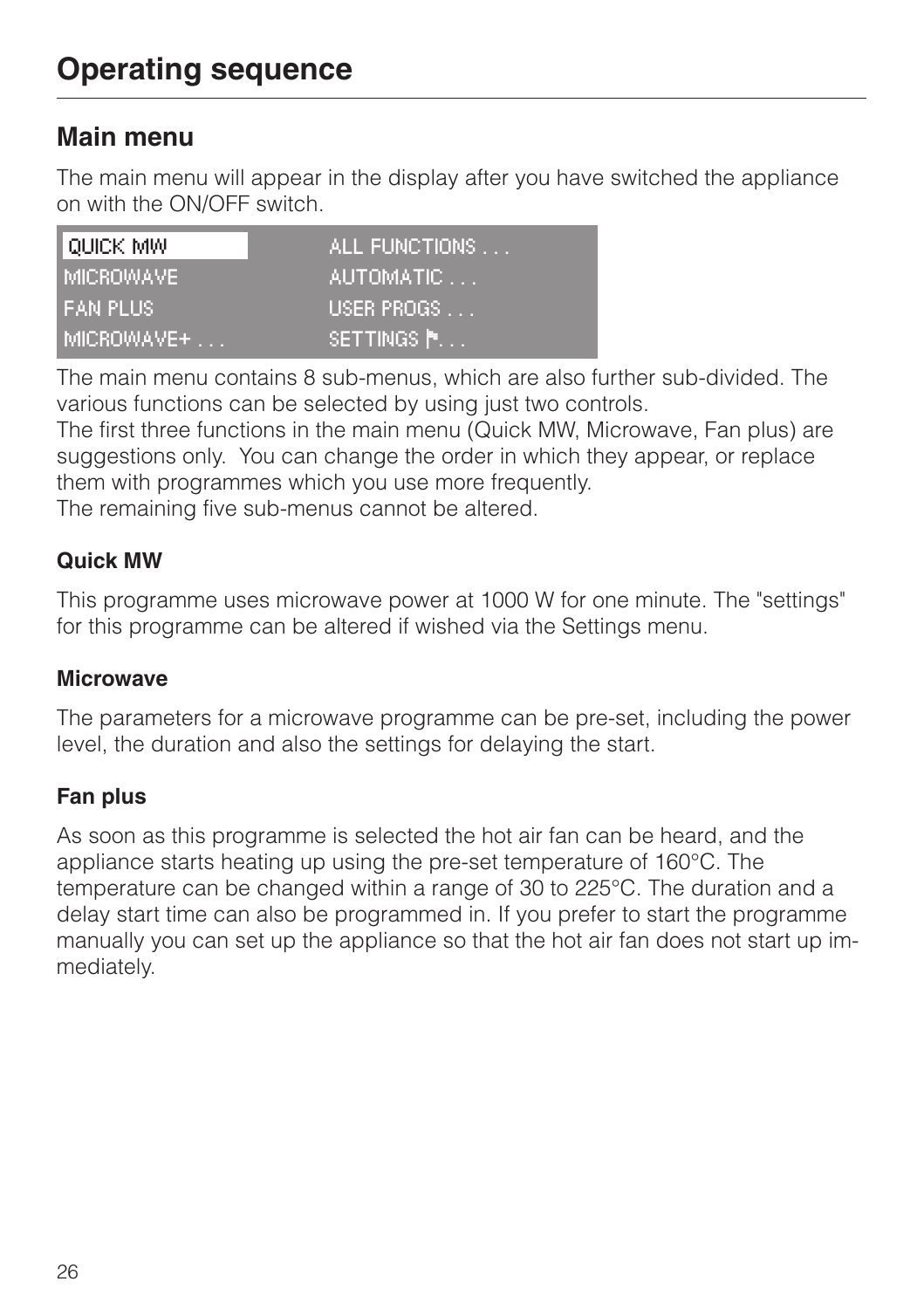#### **Microwave+...**

This programme combines microwave power with the following traditional oven functions: Auto Roast, Grill, Fan Plus and Fan Grill. The duration, delayed start time, microwave power level (max. 450 W) and the temperature for the traditional oven function can all be set.

#### **All functions**

The oven light and all functions, such as Auto Roast, Grill, Fan Plus, Microwave, Microwave+, Fan Grill and Quick MW can all be selected via this menu.

#### **Automatic**

A number of automatic programmes are stored in this menu. For an overview of them please see "Automatic programmes".

#### **User programmes**

You can save processes which you use most frequently here and also give them special names to help you select them easily.

#### **Settings**

A number of settings, such as a language choice, can be selected or changed in this menu (see "Settings").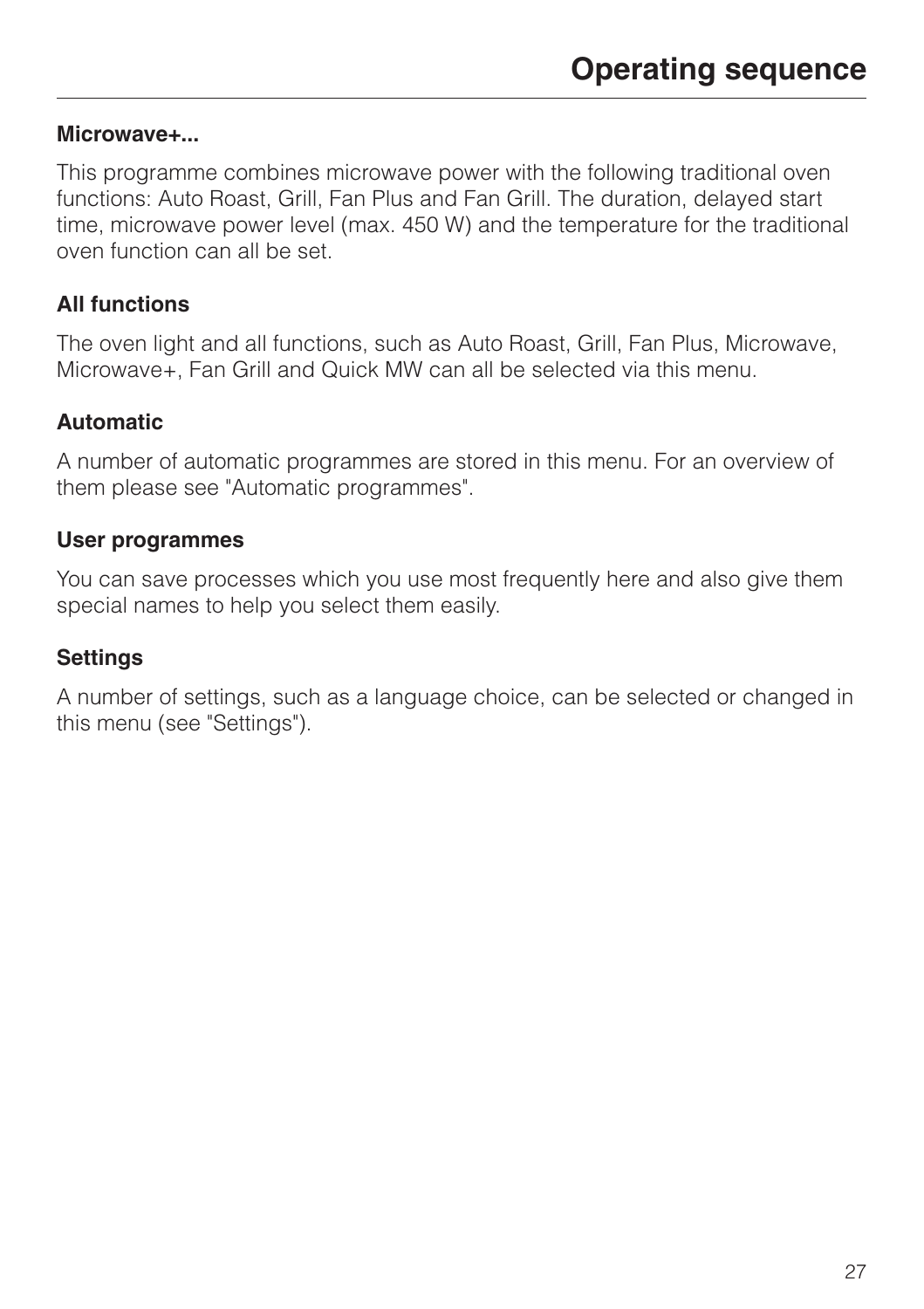# **Operating sequence**

Press the ON/OFF switch to call up the main menu:

| I OUICK MW   | ALL FUNCTIONS     |
|--------------|-------------------|
| : MICROWAVE  | <u> AUTOMATIC</u> |
| I FAN PLUS.  | USER PROGS        |
| I MICROWAVE+ | ISETTINGS N.      |

 $\blacksquare$  Turn the function selector to highlight the option you wish to select. Press the function selector to call up the sub-menu of the option you have highlighted (e.g.: MICROWAVE).



The field selected shows a suggested power level of 1000 W.

■ Turn the function selector if you wish to change this setting.

The display will change after a few seconds and you can then enter the duration for the microwave programme. If you don't want to wait for the display to change you can simply press the function selector to confirm the power setting showing in the display.

| MICROWAVE <sup>1</sup> | 1000 W            | '9:47. |
|------------------------|-------------------|--------|
|                        | Duration 0:00 min |        |
|                        |                   |        |

**Turn the function selector until the required duration shows in the display.** 

**Press the function selector to confirm your selection.** 

|                    | MICROWAVE 1000 W | 9:47  |
|--------------------|------------------|-------|
| Duration 2:20 min. | <b>START</b>     |       |
| Min minder         | Duration         | Save. |

The word "START" will be highlighted for a few seconds.

**• Press the function selector whilst "START" is highlighted to start the programme.**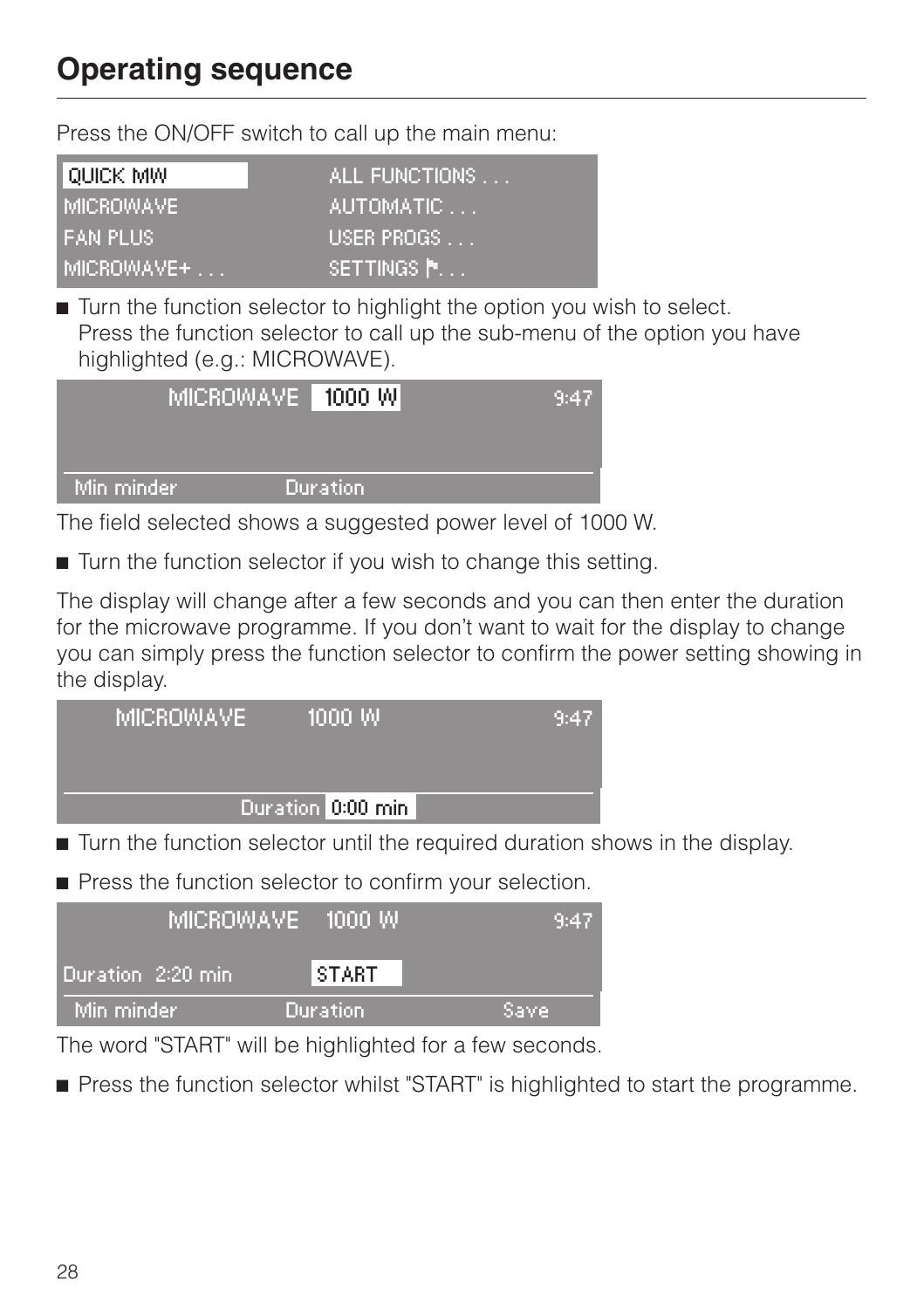If you over-run this time and the word "START" is no longer highlighted, you will have to press the function selector twice to start the programme.

Whilst the programme is running the duration, power level and time of day will all show in the display.

|                     | MICROWAVE 1000 W | 9:47 |
|---------------------|------------------|------|
| Duration: 2:20 min. | ISTOP.           |      |
| Min minder          | Duration.        | Save |

Once a programme has started it can be interrupted by pressing the function selector or cancelled by pressing the ON/OFF switch.

The door is not locked during microwave operation and can be opened at any time without having to stop the programme. This only interrupts the programme. The programme can be continued after closing the door again and as long as "START" is highlighted in the display. Press the function selector.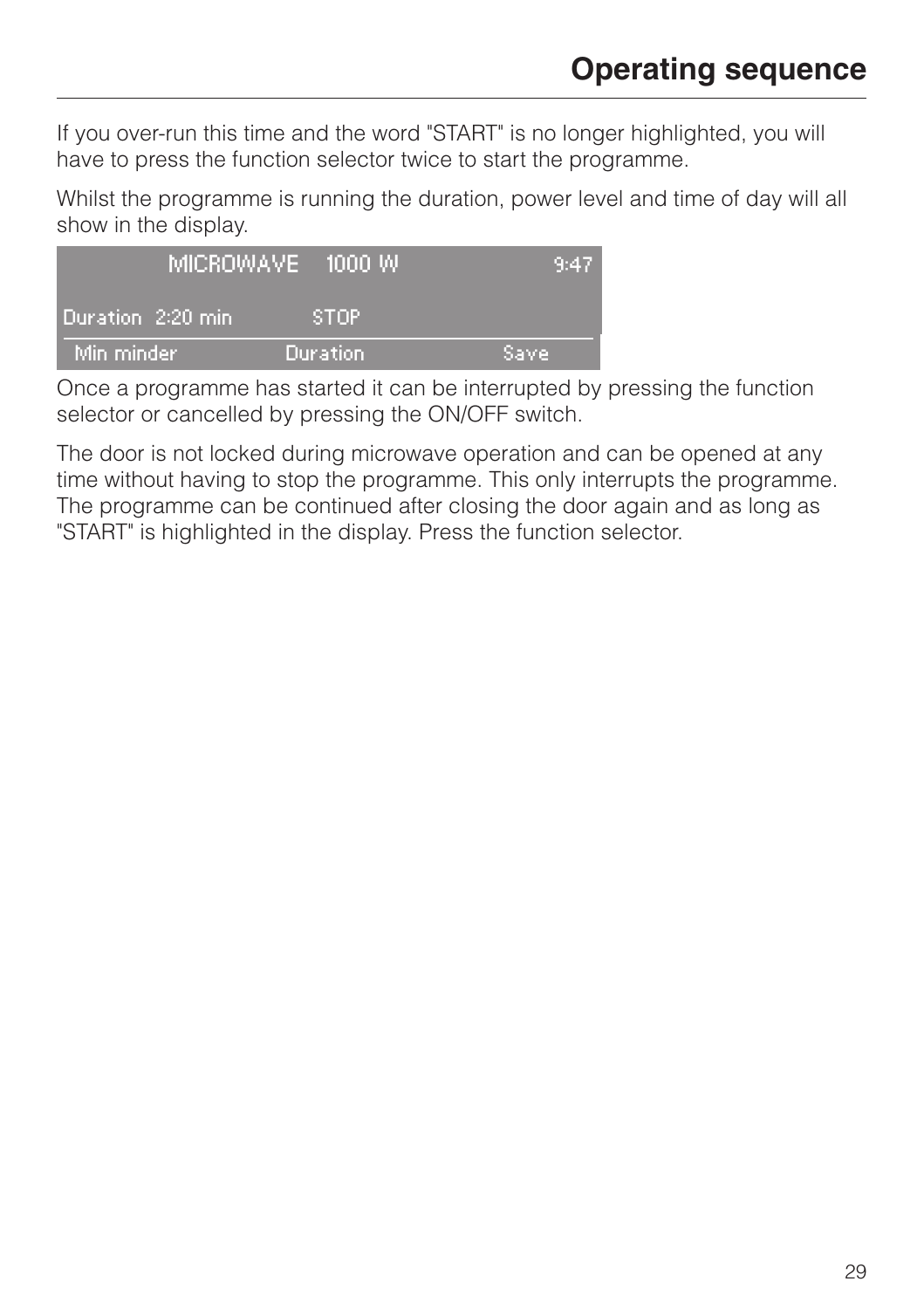# **Programming cooking times**

The oven can be set up to switch off, or on and off automatically.

As soon as a cooking function is selected, the word "Duration" will also appear in the display.



Selecting "Duration" gives the following input options: Start time, Duration, Finish.

|              | (FAN PLUS = 160 °C) | Rapid heat-up phase 31 °C, | 9:47                   |
|--------------|---------------------|----------------------------|------------------------|
| (Start time) | <b>Duration</b>     | <b>Finish</b>              | Back $\leftrightarrow$ |

Select **Duration** and enter the duration of a cooking programme.

Once the time set has elapsed, the oven will switch itself off automatically.

You can set the **Start time** and **Finish** to specifiy the time you want cooking to start or finish.

The oven will switch on or off automatically at the time you have set.

To **switch a programme off automatically** you can either enter the Duration or just the Finish time.

To **switch a programme on and off automatically** you have three choices:

- Enter the Duration and Finish time
- Enter the Start time and the Duration
- Enter the Start time and the Finish time

The time not entered is then calculated automatically.

The **Start time** will be shown in the display up until the heating elements **are switched on**.

**During the course of the programme** you can follow the **Duration** counting down in the display.

At the end of the programme the message "Programme finished" will appear in the display and the buzzer will sound.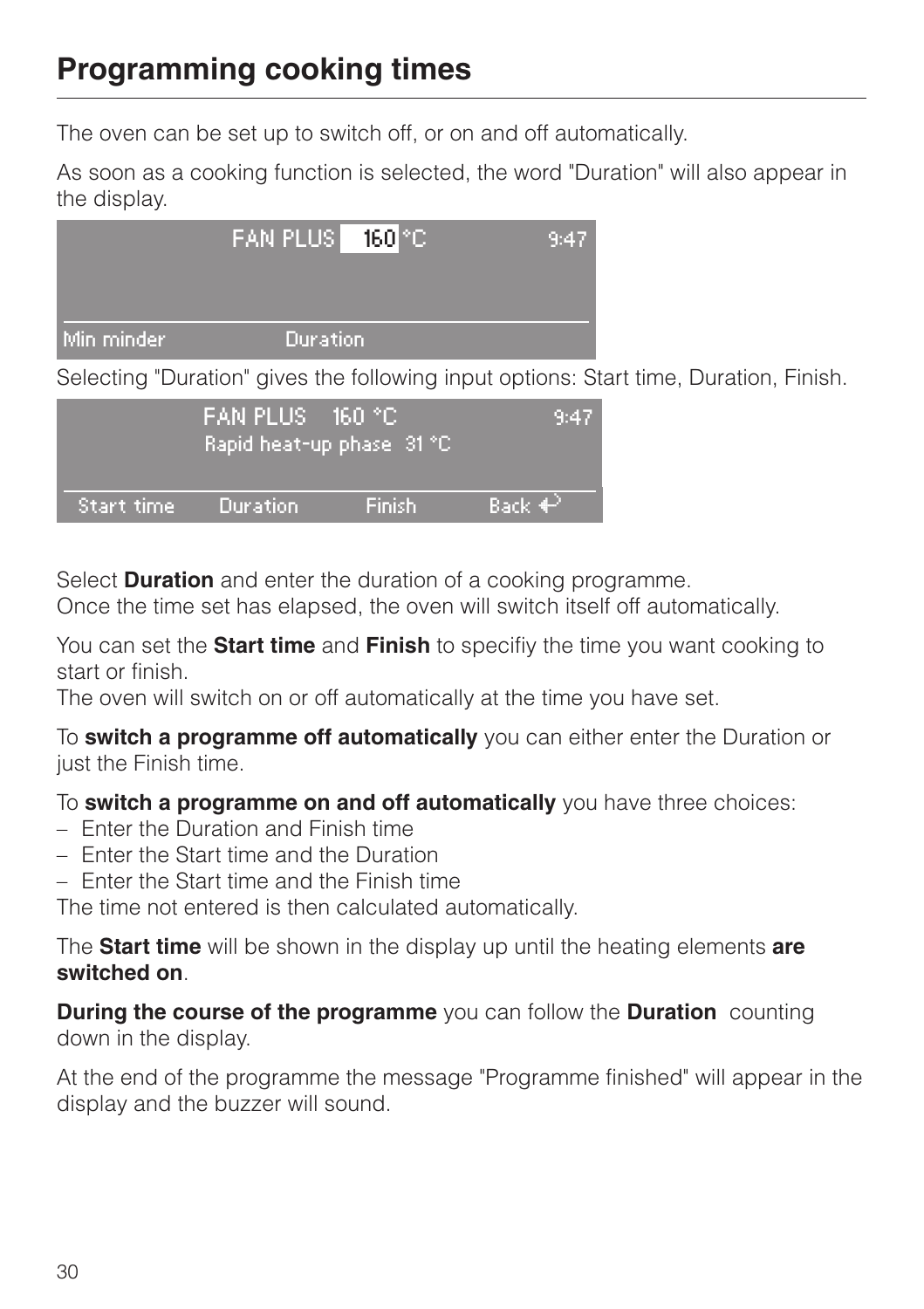#### **Using the residual heat, Energy-save function**

Shortly before the end of a programme using a traditional function the heating elements will be switched off automatically. The residual heat is sufficient to finish cooking.

Using the residual heat in the oven saves energy.

"Energy save phase" will appear in the display to show that the oven is in **energy save** mode. The actual temperature is no longer visible.

The cooling fan continues to run, as does the hot air fan if a "fan" setting had been chosen.

## **To check and change an entered time**

It is possible to check or change times entered for a cooking programme at any time by calling up the relevant function.

## **To delete a set time**

Press the ON/OFF switch

If there is a power cut, all data entered will be deleted.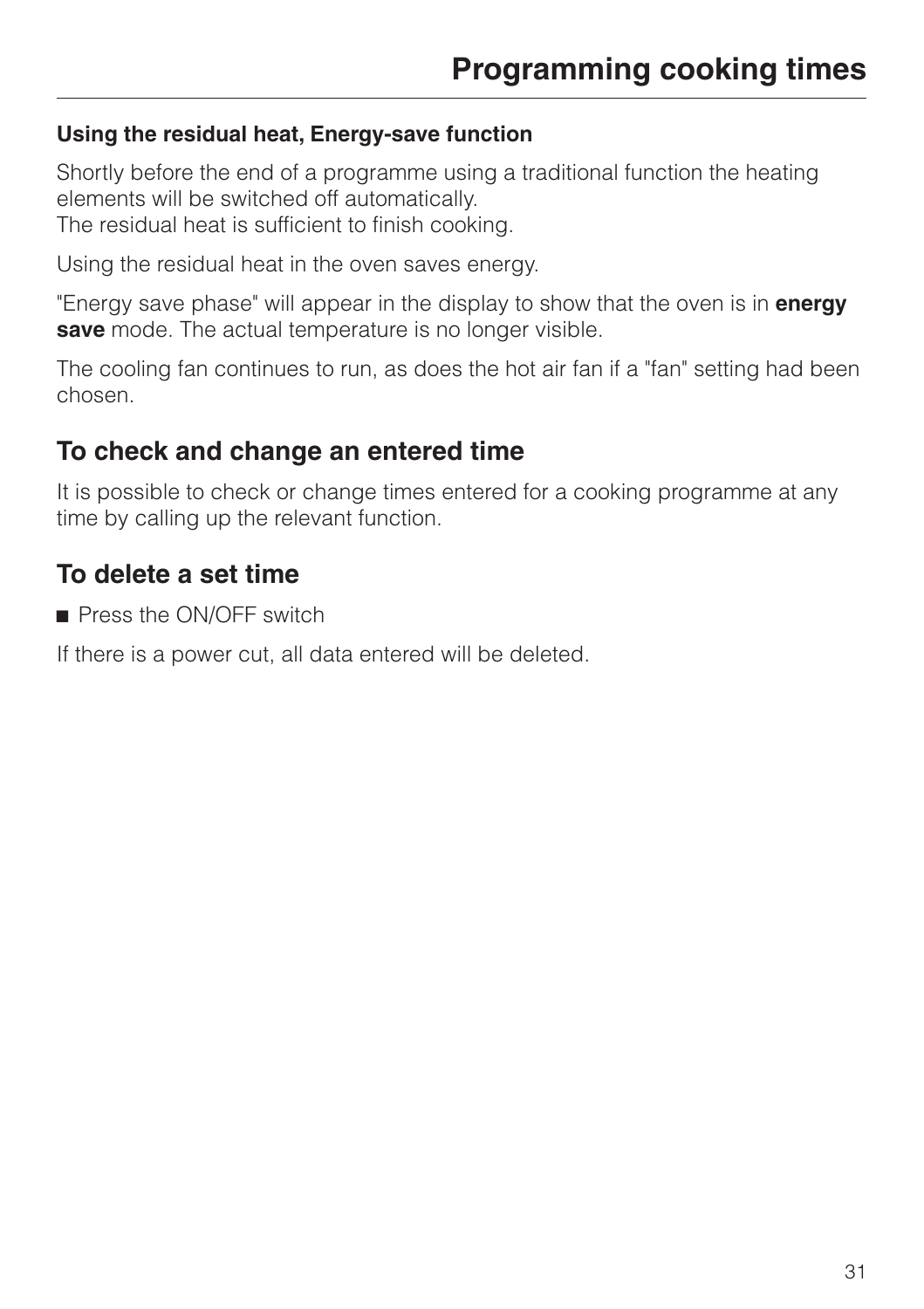# **Automatic programmes**

Automatic programmes can be used for cooking, reheating and defrosting.

The oven must be allowed to cool down to room temperature before starting an automatic programme. Cooking results will be affected if the oven is too hot when you start.

Pay careful attention to what is shown in the display. For instance, you will be asked to enter the weight or number of items, or to add liquid.

Automatic programmes can also be saved as "User Programmes" and be saved into the Main menu.

| I QUICK MW.   | ALL FUNCTIONS |
|---------------|---------------|
| I MICROWAVE I | AUTOMATIC     |
| I FAN PLUS.   | USER PROGS    |
| I MICROWAVE+  | ISETTINGS N.  |

- Select the "Automatic" menu option.
- Then select "Defrost", "Reheat" or "Cook" to get into their sub-menus.
- **Example 3** Follow the messages given in the display until the programme starts.
- $\blacksquare$  If you wish to delay the start time this is also possible.
- **If you have already started an automatic programme it can only be stopped by** switching the appliance off.

The overview below lists the sub-menus for defrosting and reheating. The chart shows the cooking programmes available.

## **Overview of automatic programmes**

### **Defrost**

Meat, poultry, fish, vegetables, fruit, casseroles, soup, bread, plated meals

### **Reheat**

Meat, poultry, fish, vegetables, casseroles, soup, plated meals

## **Cook**

(see chart)